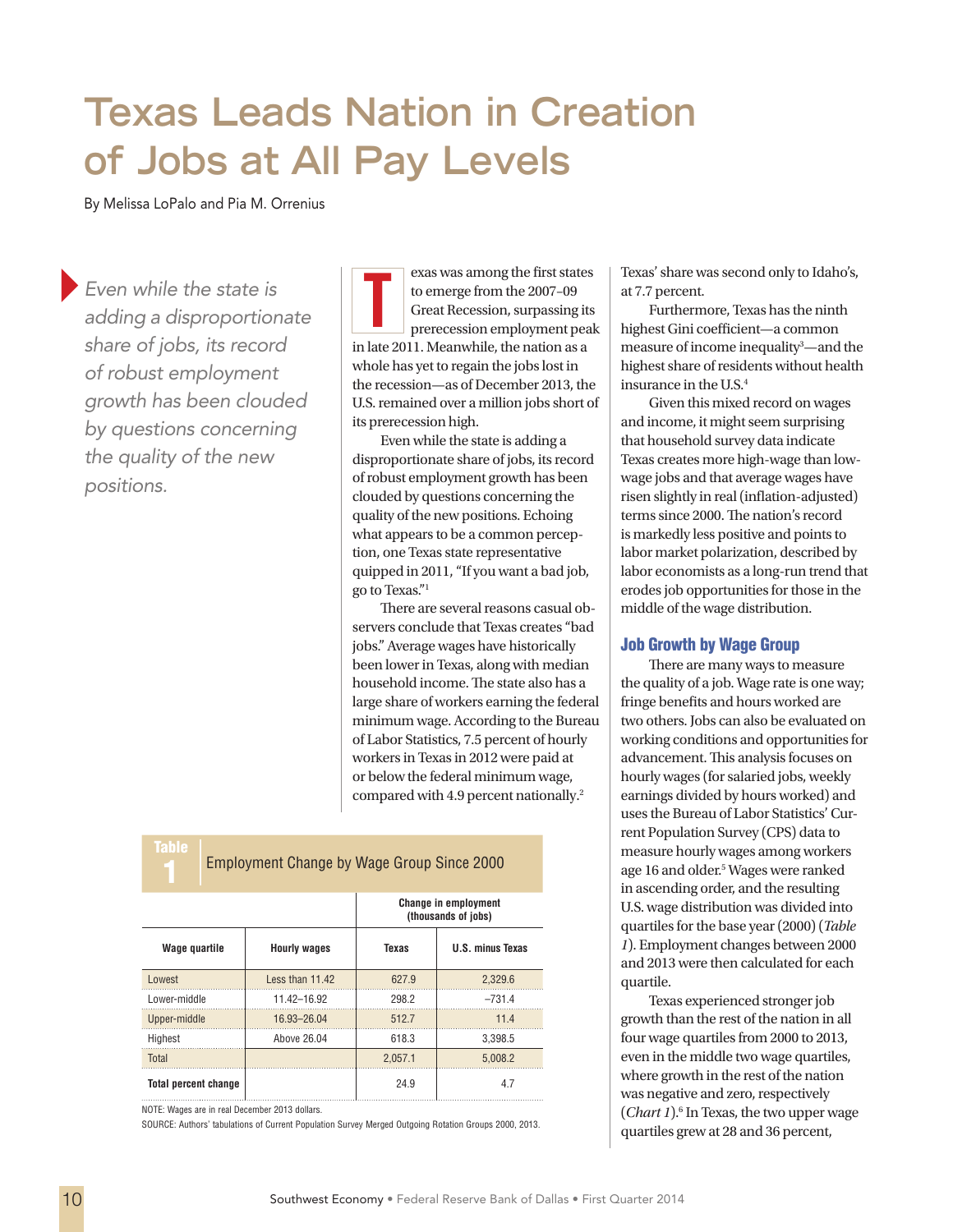

SOURCE: Current Population Survey Merged Outgoing Rotation Groups 2000, 2013.

respectively, over the 13-year period, corresponding to average annual rates of 2.1 and 2.7 percent. The 13-year figures for the rest of the nation were 0 and 13 percent, corresponding to average annual rates of 0 and 1 percent. In sum, the data show Texas has experienced far greater growth of "good" jobs than the rest of the nation has since 2000.

Texas has also created more "good" than "bad" jobs. Jobs in the top half of the wage distribution experienced disproportionate growth (*Chart 2*). The two upper wage quartiles were responsible for 55 percent of net new jobs. A similar

pie chart cannot be made for the rest of the U.S., which lost jobs in the lowermiddle quartile over the period. Between 2000 and 2013, Texas household survey employment overall grew 24.9 percent, while employment in the rest of the U.S. expanded just 4.7 percent.7

#### Labor Market Polarization

Job growth trends in Texas break with the national pattern. Texas has succeeded in producing broad-based job growth in the context of job and wage polarization nationally. According to the Massachusetts Institute of Technology's



}*The data show Texas has experienced far greater growth of 'good' jobs than the rest of the nation has since 2000.*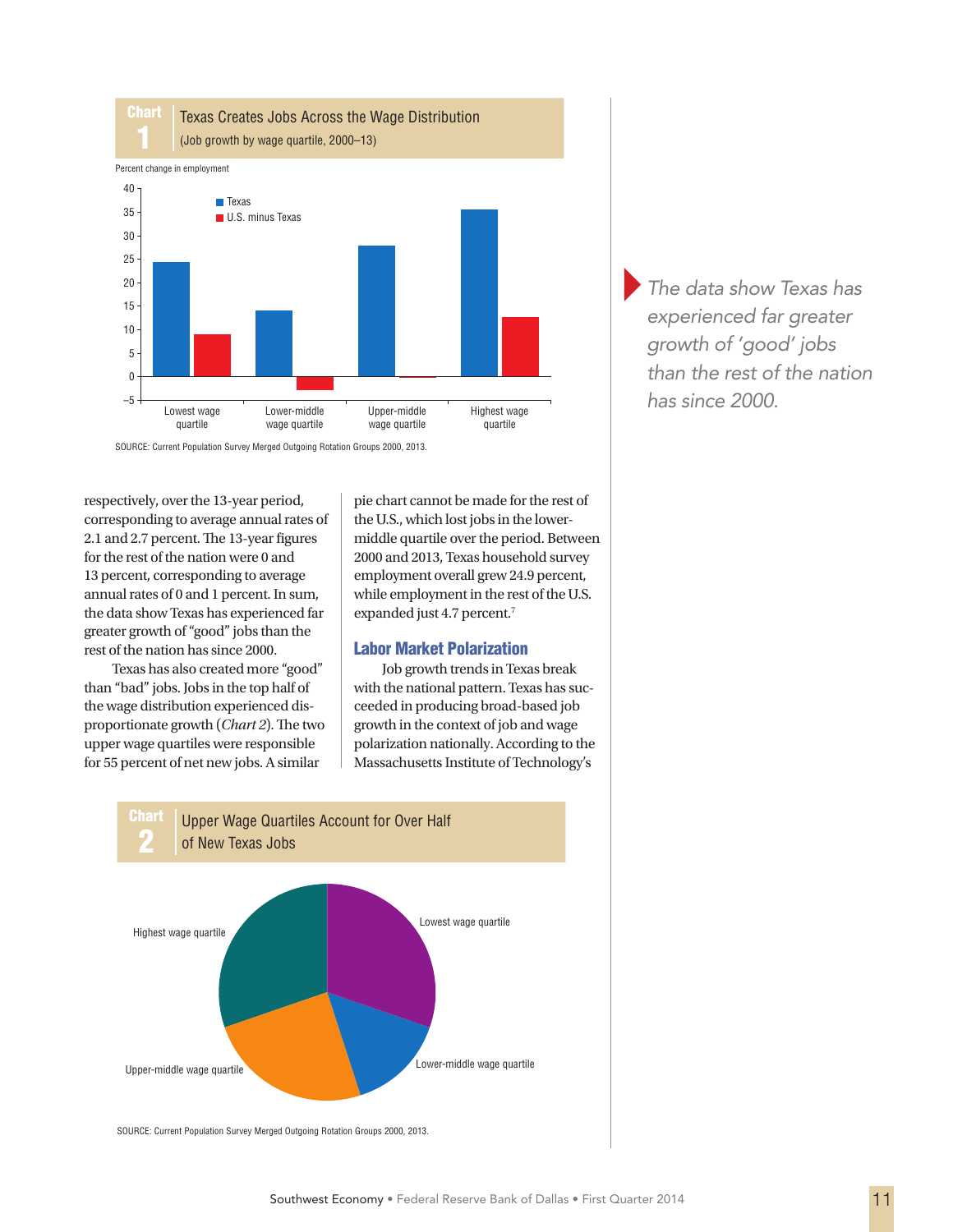David Autor and other leading labor economists, the American middle class has been "hollowed out" over the past three decades because job growth is increasingly concentrated at the high and low ends of the wage distribution.<sup>8</sup>

The prospects of those at the upper end of the skill distribution continue to improve, while growth in menial, lowpaying positions has remained steady. Meanwhile, middle-income job opportunities are shrinking. Explanations for this phenomenon include globalization and technological change, leading to the outsourcing and automating of routine, middle-income jobs<sup>9</sup> as well as a deceleration in the supply of educated workers, driving an increase in the wage premium for high-skilled workers.10 Studies suggest that the situation is not limited to the U.S., but is also present in Europe and other advanced countries.<sup>11</sup>

### Worker Characteristics

In Texas, as in the rest of the U.S., workers on the lower end of the wage distribution have much different demographic characteristics than their highly paid counterparts. Those in the lowerincome quartiles are much younger, especially in the lowest wage quartile, where nearly a third of workers in Texas were under the age of 26 in 2013 (*Chart 3*). This suggests that many workers in the lowest wage quartile in Texas as

well as the rest of the nation are just getting their start in the labor market and may subsequently move up as they gain experience.

Low-wage workers in Texas also have low educational attainment, though many of them may not yet have completed their educations, given their age. However, workers in the lowest wage quartile in the U.S., excluding Texas, are more educated on average than their Texan peers; 28 percent of Texas workers in the lowest wage quartile lacked a high school diploma or GED in 2013, compared with 19 percent in the rest of the U.S.

In contrast, Texans in the highest wage quartile have more similar educational attainment to their counterparts in the rest of the nation; over 60 percent of workers at the top of the wage distribution hold a bachelor's or postgraduate degree.

Those in the highest wage quartile in Texas and the rest of the nation are concentrated in jobs requiring extensive training, such as management and legal occupations, while workers in the lowest wage quartile primarily occupy positions in labor-intensive jobs such as food preparation.

Workers in the middle two quartiles in the state and nationally are concentrated in office, administrative support and sales jobs. However, in Texas,



NOTE: Quartiles based on 2000 U.S. wage distribution.

SOURCE: Current Population Survey Merged Outgoing Rotation Groups 2013.

they are much more likely to work in construction and oil and gas extraction than their counterparts in the rest of the nation, indicative of Texas' expansive energy industry.

#### Finding the 'Good Jobs'

Most Texas economic sectors contributed to the expanding numbers of "good jobs" since 2000. Employment growth in sectors paying above the median wage reflects the state's expanding population and need for more schools and hospitals, the recent strength of the energy sector and the diversification of the Texas economy.

Education and health services contributed 42 percent of net new high-wage jobs due to growing demand for teachers, doctors, nurses and other positions requiring a college degree (*Chart 4*). The mining industry, which in Texas consists mainly of oil and gas extraction and support activities, also contributed strongly (15 percent) to expansion in the top half of the wage distribution between 2000 and 2013. Payroll employment in oil and gas extraction and support activities for mining in Texas more than doubled between 2000 and 2013, according to the Bureau of Labor Statistics' Current Employment Statistics. Interestingly, the oil and gas sector pays above-average wages although many oil and gas jobs do not require a college degree.

The category of finance, insurance and real estate together with the professional and business services sector are ranked third and fourth in contributing to high-wage job growth in Texas since 2000. They include jobs in high-paying service sector occupations such as consulting, banking, accounting, legal and engineering. They serve the booming construction and housing industries and support energy activity and expanding health and high-tech industries.

#### Lessons Learned

Critics of the Texas economic model often contend that Texas' exceptional job growth has not produced a high standard of living for its residents due to the low quality of the new positions. However, Texas' job growth since 2000 has been much more proportional than in the rest